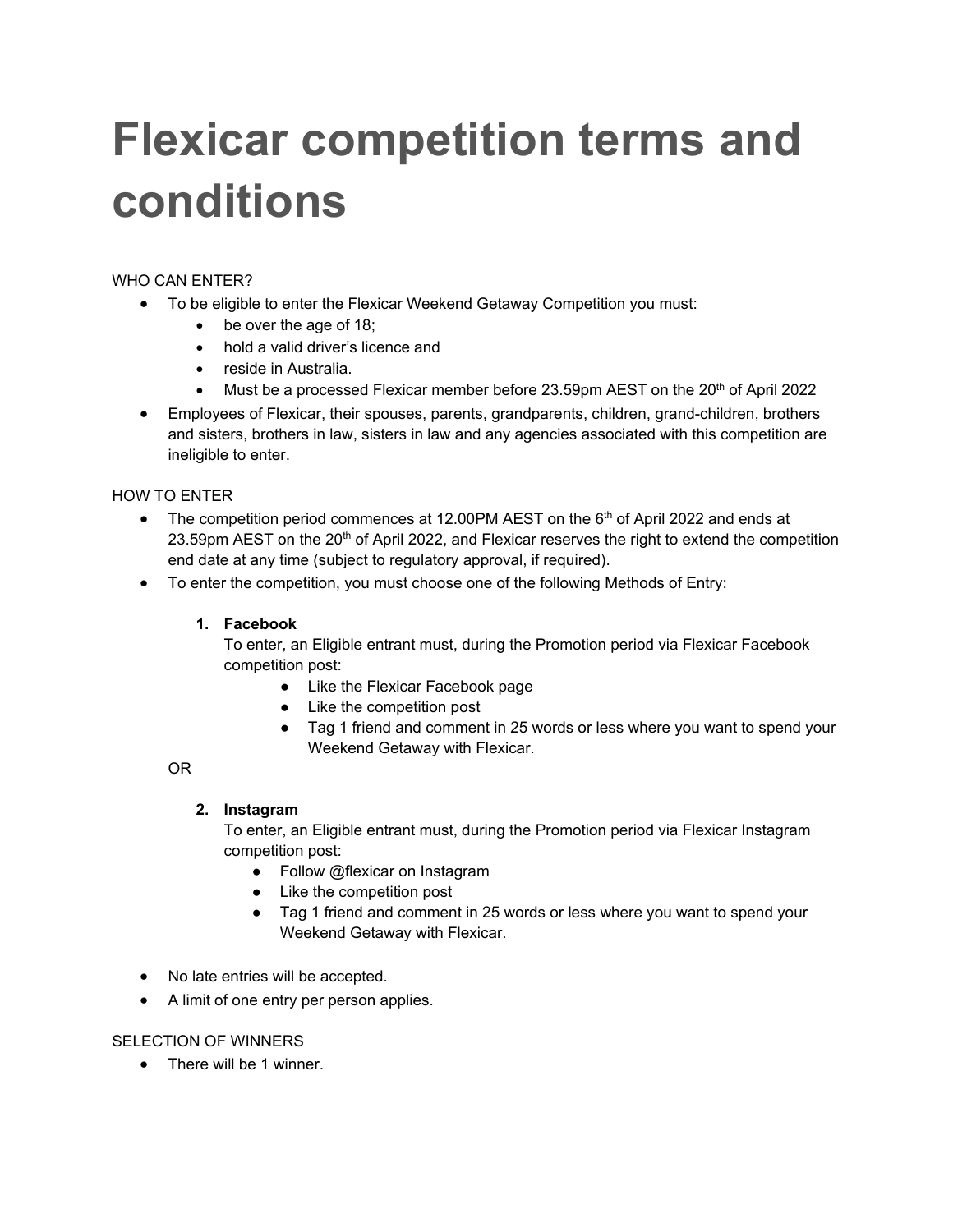- Entries will be judged by Flexicar on their relevance to the question and their uniqueness. The winner will be selected based on this criterion.
- The winner will be selected after the competition has closed and all valid entries have been submitted. The winner will be selected on the 3rd of May 2022 at 636 St Kilda Road Melbourne, Victoria, Australia 3004.
- The winner will be notified via Facebook or Instagram on the day of their selection.
- The name of the winner will be published on Flexicar Facebook or/and Instagram pages within 30 days of being selected.
- The results of the competition will be final, and binding and no correspondence will be entered in relation to the results of the competition. This is a game of skill.

### SECOND CHANCE DRAW

- If a winner does not respond within 72 hours of being notified by Flexicar that they have won the competition, or if a winner is not readily identifiable and reasonable efforts have been made by Flexicar to identify the winner which were unsuccessful, they will automatically forfeit their prize and Flexicar reserves the right to select another winner through a second selection.
- If necessary, a second selection will be held on  $3<sup>rd</sup>$  of May 2022 at the same time and place as the first selection. The first valid entry selected will win any unclaimed prizes. The second selection winner will be notified by email and telephone on the day of the selection.
- The name of the second selection winner will be published on the Flexicar Facebook or/and Instagram pages within 30 days of being selected within 30 days of the second selection.
- The results of any second selection will be final and binding and no correspondence will be entered into in relation to the results of the selection.

### PROMOTION AND MARKETING

- By entering the competition, the winner consents and agrees to participate without remuneration in such promotional activity and material as Flexicar may require, including activities promoting this promotion (and its outcome) and any services provided, or goods manufactured or distributed by Flexicar.
- The winner also consents to the use and publication of their name, likeness, image and/or voice (including photographs, audio and video recordings in any media) and any other details provided by the winner for an unlimited period in any marketing material without any further reference or payment to the winners.

#### PRIZE

- The prize winner will receive:
	- o A \$500 Airbnb Voucher
	- o \$200 credit added to their Flexicar account
- To claim their prize, the winner must contact the supplied details provided to them via the email received upon winning. Flexicar will inform the winner further on how to redeem their prize.
- The prize will not be transferable to another person.
- No part of a prize is exchangeable or redeemable for cash or any other prize.
- The winner is required to provide their full names, email address, postal address and phone numbers in order to receive their prizes.
- This competition has no affiliation with Airbnb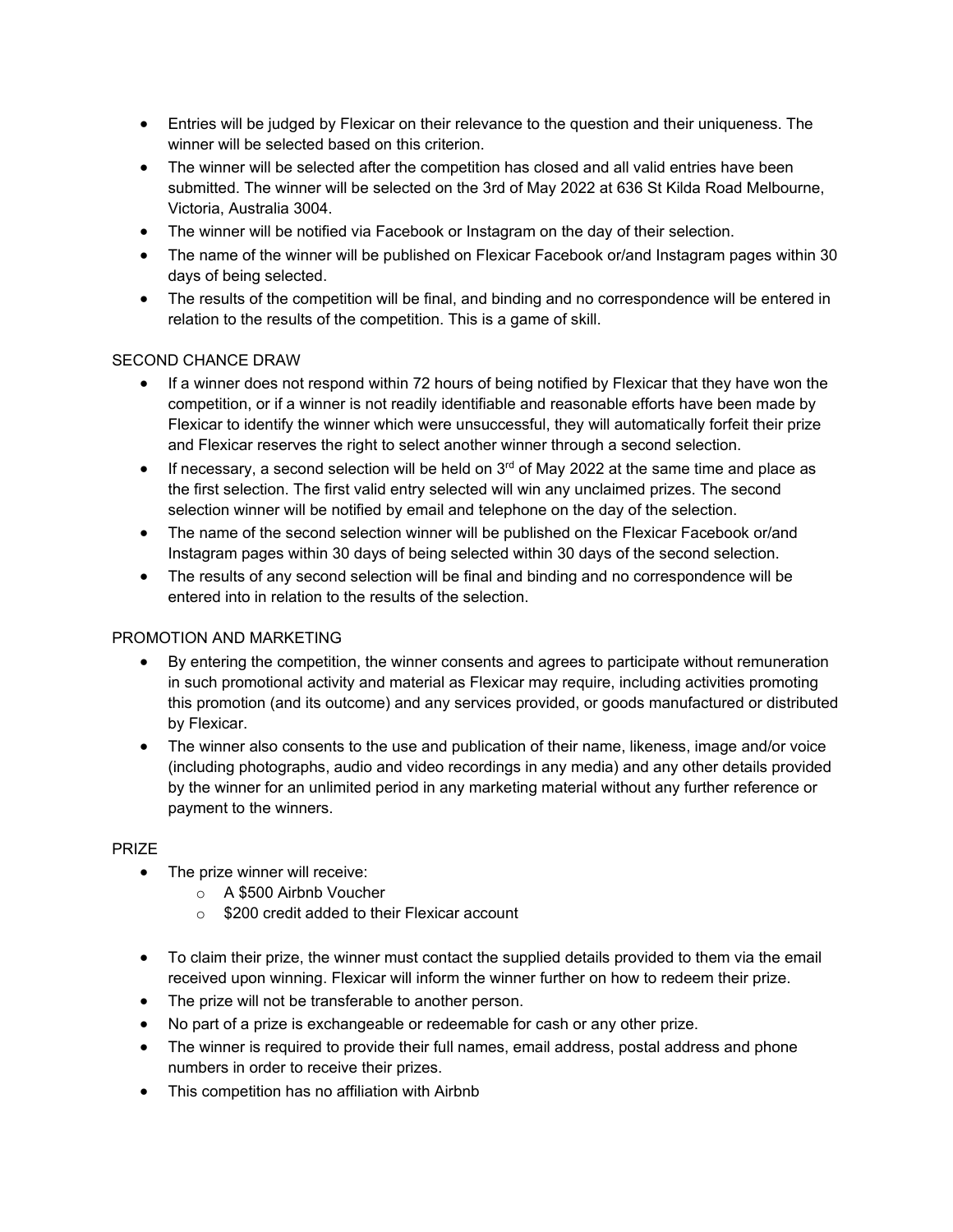### STANDARD TERMS

- Please read these competition terms and conditions carefully. If you enter the competition, we will assume that you have read these terms and conditions and that you agree to them.
- Flexicar reserves the right to amend the competition and its terms and conditions at any time and for any reason, subject to regulatory approval (if required) and will notify entrants of any such amendments as soon as reasonably practicable via Flexicar Facebook and Instagram pages. It is the entrant's responsibility to regularly check the competition landing page for any amendments. Any amendments will be applied and interpreted at the sole discretion of Flexicar.
- If the competition is not capable of running as planned including by reason of technical failure, fraud or any cause beyond Flexicar control, Flexicar may cancel or suspend the competition or invalidate any affected entries, to the extent permitted by law.
- Flexicar does not accept responsibility for any entries that are delayed or which are not received for any reason during the competition period.
- To the extent permitted by law, Flexicar shall not be liable for any loss, damage or injury suffered in connection with the conduct of the competition or the redemption or use of the prize (including but not limited to direct loss) including:
	- technical or telecommunications problems (such as security breaches, technical website malfunctions or glitches); or
	- acts or omissions (including negligent acts of omissions) of Flexicar employees or agents involved in the conduct of this competition who are acting outside their authority as agent of Flexicar.
- Please read Flexicar privacy policy available on the Flexicar website at <https://flexicar.com.au/privacy-policy-2/> which tells you how we use any personal information about you we may collect and share by entering a competition.
- By participating in this competition, entrants release and hold harmless Facebook and Instagram from any and all liability associated with this competition, to the extent permitted by law (in which case that liability is limited to the maximum extent permitted by law).
- Flexicar and entrants acknowledge that this competition is in no way sponsored, endorsed or administered by, or associated with Facebook or Instagram.
- Entrants acknowledge that they are providing information to Flexicar and not to Facebook or Instagram.
- Flexicar is not liable for any tax implications arising from prize winnings, including fringe benefits tax. Independent financial advice should be sought.
- The laws of Australia apply to this competition. Entrants submit to the exclusive jurisdiction of the laws of Australia.

### PRIVACY NOTICE

• Flexicar collects personal information about entrants to conduct and manage the competition, verify your identity and eligibility to enter, to contact winners and publish their names, to comply with its legal obligations as the Promoter and for marketing and publicity purposes. Flexicar may,